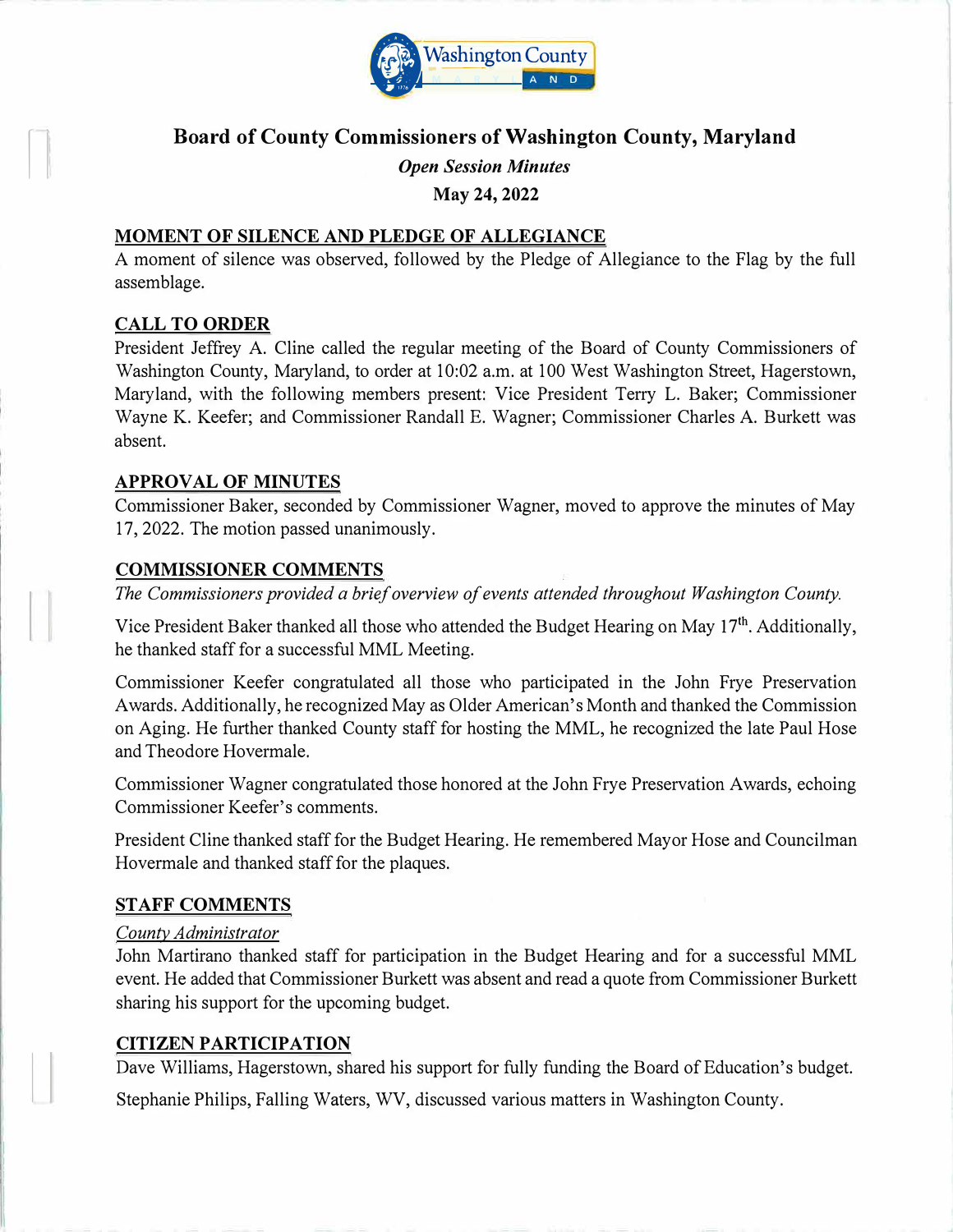## **APPROVAL OF MODIFIED CHARGES, RENTALS, AND FEES AT THE HAGERSTOWN REGIONAL AIRPORT**

Kelcee Mace, Interim CFO, presented the proposed rates and charges for the Hagerstown Regional Airport, Fiscal Year 2023, as discussed at the Public Hearing held April 26, 2022; and recommended adoption of said modifications by Resolution.

Commissioner Wagner, seconded by Commissioner Keefer, moved to approve by Resolution, the modified charges, rentals, and fees at the Hagerstown Regional Airport, as presented. The motion passed unanimously.

(Resolution No. RS-2022-19 is recorded among the Acts, Ordinances, and Resolutions of Washington County and the original is located in the County Commissioners' Office.)

## **APPROVAL OF MODIFIED LANDFILL USER FEES FOR FISCAL YEAR 2023**

David Mason, Deputy Director, Solid Waste, and Ms. Mace presented the proposed rates and certain modified fees for the Washington County Landfill, as discussed at the Public Hearing held April 26, 2022; and recommended adoption of said modifications by Resolution.

Commissioner Keefer, seconded by Commissioner Wagner, moved to approve by Resolution, the modified rates for the Washington County Landfill, as presented. The motion passed unanimously.

(Resolution No. RS-2022-20 is recorded among the Acts, Ordinances, and Resolutions of Washington County and the original is located in the County Commissioners' Office.)

## **APPROVAL OF WATER AND SEWER RATES FOR FISCAL YEAR 2023**

Mark Bradshaw, Director, Enviromnental Management, and Ms. Mace presented the proposed rate schedule for the water and sewer for FY23, as discussed at the Public Hearing held April 26, 2022; and recommended adoption of said modifications by Resolution. Mr. Bradshaw shared the proposal included an increase to certain lab fees only.

Commissioner Baker, seconded by Commissioner Keefer, moved to approve by Resolution, the modified lab fees for the Division of Enviromnental Management, as presented. The motion passed unanimously.

(Resolution No. RS-2022-21 is recorded among the Acts, Ordinances, and Resolutions of Washington County and the original is located in the County Commissioners' Office.)

## **COUNTY INCOME TAX RATE**

Kirk Downey, County Attorney, recommended adoption of a resolution establishing the County's income tax rate at 2.95%, effective January 1, 2023.

Commissioner Baker, seconded by Commissioner Keefer, moved to approve by Resolution, the establishment of the County's income tax rate of 2.95%, as presented. The motion passed unanimously.

(Resolution No. RS-2022-22 is recorded among the Acts, Ordinances, and Resolutions of Washington County and the original is located in the County Commissioners' Office.)

## **COUNTY REAL AND PERSONAL PROPERTY TAX RATES**

Mr. Downey recommended adoption of a resolution establishing the County's real and personal property tax rates, effective July 1, 2022. Mr. Downey shared that (1) sets the county real property tax rate at \$0.928 per \$100 of assessment; (2) sets the real property tax rate for those properties located in municipalities within the County's corporate boundary at \$0.803 per \$100 of assessment; and (3) sets the tax rate for personal property and operating real property described in MD. Code, Tax-Property,§ 8 109© for Washington County, Maryland, at 2.5 times the rate for real property.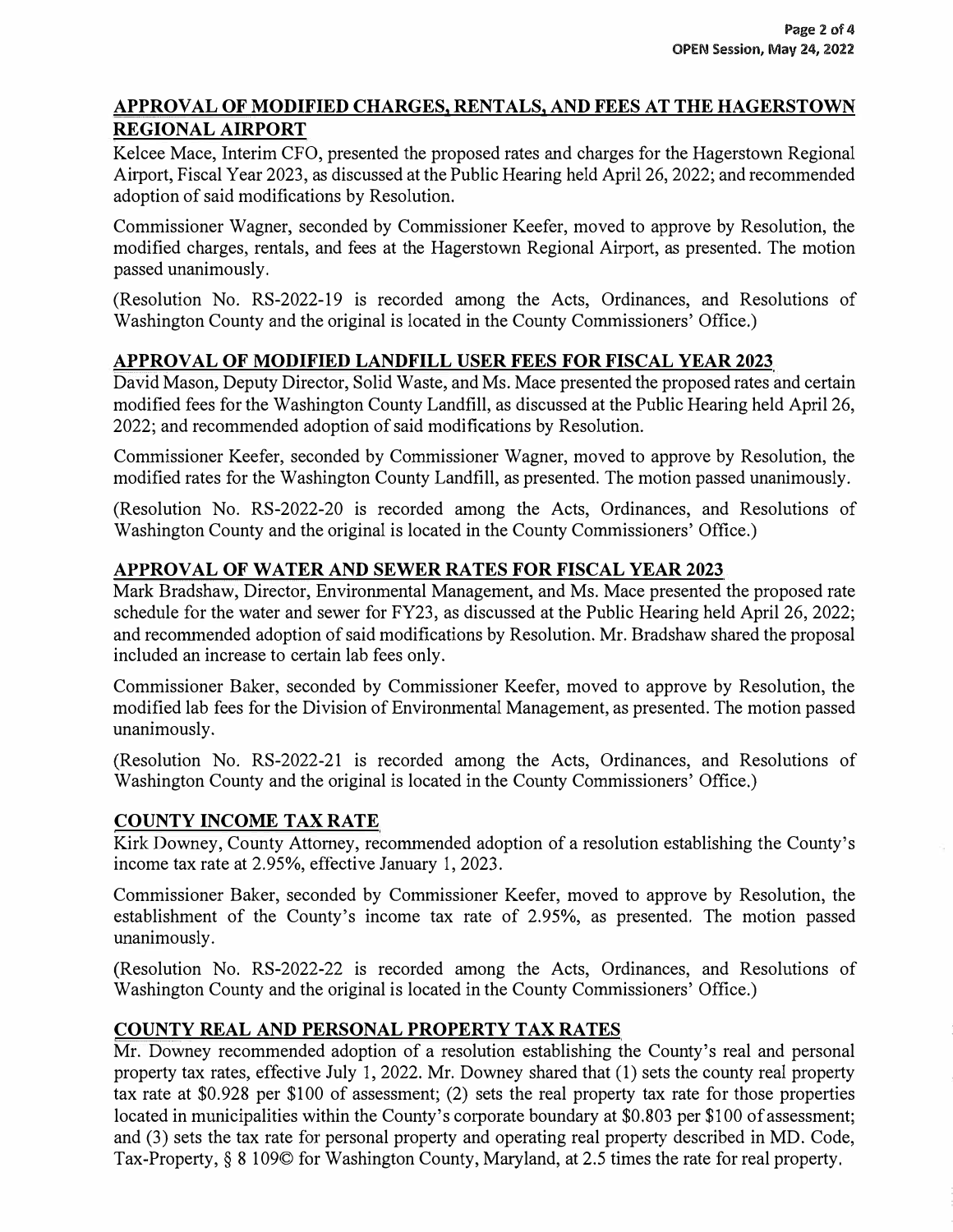Commissioner Keefer, seconded by Commissioner Wagner, moved to approve by Resolution, the establishment of the County's real and personal property tax rates, as presented. The motion passed unanimously.

(Resolution No. RS-2022-23 is recorded among the Acts, Ordinances, and Resolutions of Washington County and the original is located in the County Commissioners' Office.)

## **APPROVAL OF FY2023 OPERATING AND CAPITAL BUDGETS**

Ms. Mace requested adoption of the FY2023 Capital, and Operating Budgets as presented at the public hearing held May 17, 2022 at 6:00 p.m.

Commissioner Baker, seconded by Commissioner Keefer, moved to approve the FY2023 Operating and Capital Budgets, as presented. The motion passed unanimously. (Commissioner Burkett shared his support of the FY23 budget through a verbal comment through Mr. Martirano).

## **FY23 HEALTHY FAMILIES HOME VISITING GRANT - APPROVAL TO SUBMIT APPLICATION**

Rachel Sounders, Senior Grant Manager, Office of Grant Management, recommended approval to submit a grant application to the Maryland Department of Education in the amount of \$277,993 and to accept funding as awarded. The Washington County Health Department is the vendor contracted to provide the services; funding of \$6,606 is included in the award for County administrative support and no County funds are involved.

Commissioner Baker, seconded by Commissioner Wagner, moved to approve the submission of the grant application and to accept the total award funding of\$277,993 as presented. The motion passed unanimously.

## *The Commissioners recessed at 10:24 a.m. and returned to the meeting at 10:35 a.m.*

#### **AMERICAN BATTLEFIELD TRUST PURCHASE OF SAVE HISTORIC ANTIETAM FOUNDATION PROPERTY IN SHARPSBURG, WITH WASHINGTON COUNTY HOLDING LAND PRESERVATION EASEMENT AND SUBMISSION OF AMERICAN BATTLEFIELD PROTECTION PROGRAM GRANT APPLICATION**

Chris Boggs, Rural Preservation Administrator, Planning and Zoning, and Ms. Souders, recommended approval to act as the government sponsor for a grant application, in the amount of \$122,856.19 to the American Battlefield Protection Program (ABT) and to hold a conservation easement over the Save Historic Antietam Foundation Tracts (SHAF), located in the core area of the Antietam Battlefield. A 50% match is required which would consist of \$35,000 from ABT and \$87,856.19 from SHAF; Washington County is not expected to contribute funds to this project.

Commissioner Keefer, seconded by Commissioner Wagner, moved to approve the request to submit a grant application in the amount of \$122,856.19 to the ABT, to accept funding as awarded, and to act as government sponsor, as presented. The motion passed unanimously.

## **DAY REPORTING CENTER GRANT APPLICATION TO THE OPIOID OPERATIONAL COMMAND CENTER-APPROVAL TO SUBMIT APPLICATION AND ACCEPT FUNDING AS AWARD**

Ms. Souders and Meaghan Willis, Program Director, Day Reporting Center, recommended approval to submit an application in the amount of \$107,261 to the Opioid Operational Command Center and to accept funding as awarded. The Office of Grant Management has reviewed the grant application. This grant has a one-year performance period, to begin July 1, 2022 and end on June 30, 2023.

Commissioner Baker, seconded by Commissioner Wagner, moved to approve the grant application in the amount of \$107,261, and to accept funding as awarded. The motion passed unanimously.